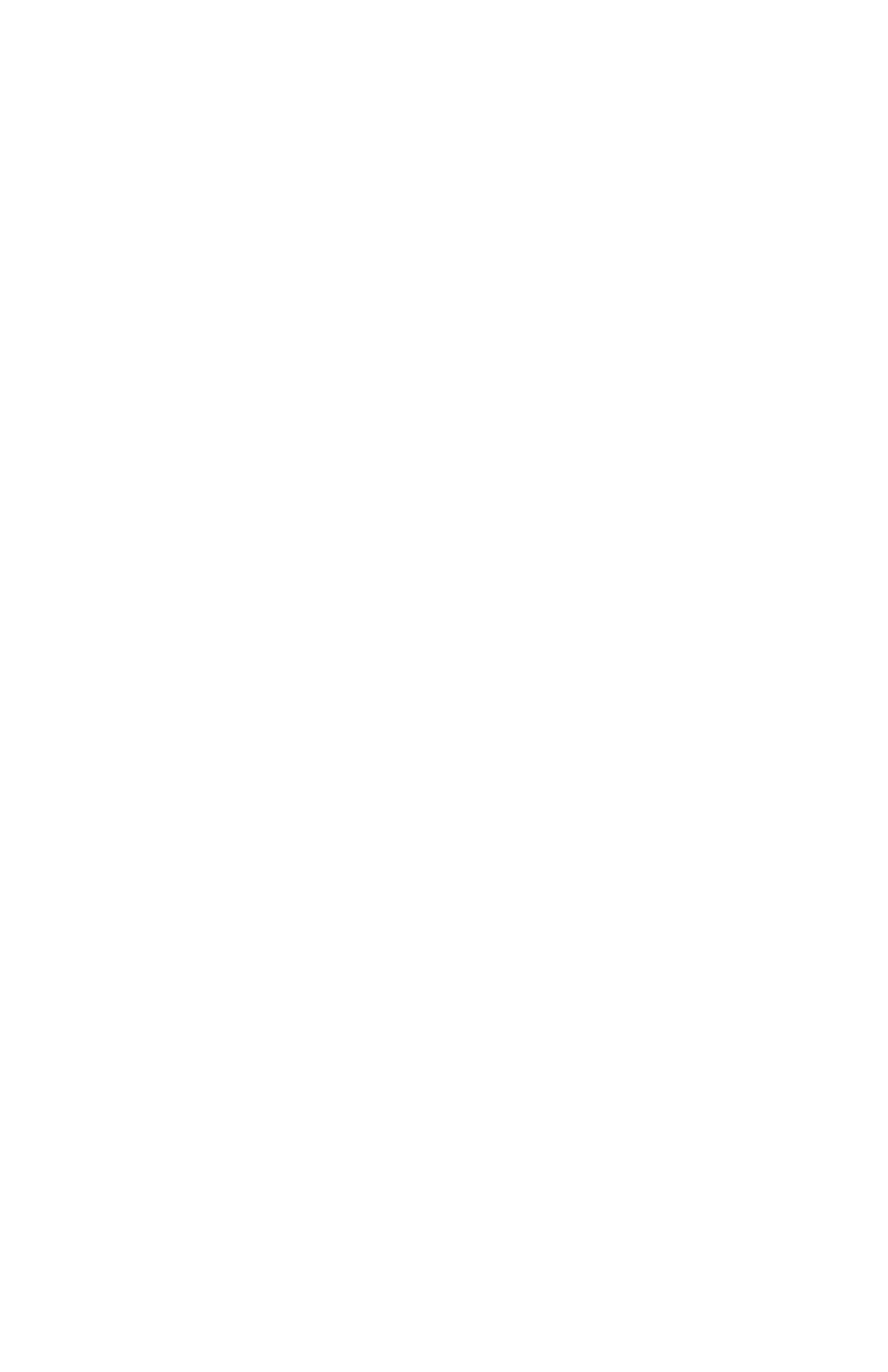*Program*

|                                           | Jonathan Beckett, Director                                                                                                      |
|-------------------------------------------|---------------------------------------------------------------------------------------------------------------------------------|
| Pomp and Circumstance Nr. I, Edward Elgar |                                                                                                                                 |
|                                           | Berean Covenant Church, Urbana                                                                                                  |
|                                           | Honor Student and Phi Theta Kappa                                                                                               |
|                                           | Vice Chair, Board of Trustees                                                                                                   |
|                                           | Student Representative, Board of Trustees                                                                                       |
|                                           | Executive Vice President, Parkland College                                                                                      |
|                                           | Pain Management Specialist, Anesthesiologist, Christie Clinic<br>Trustee, University of Illinois Board of Trustees              |
|                                           | Introduction of the Distinguished Alumnus Award Recipient Tracy D. Wahlfeldt<br>Executive Director, Parkland College Foundation |
|                                           | Introduction of the Honorary Degree Recipients Tracy D. Wahlfeldt                                                               |
|                                           | Chair, Board of Trustees                                                                                                        |
|                                           | Vice President for Academic Services, Parkland College                                                                          |
|                                           | Student Athlete                                                                                                                 |
|                                           |                                                                                                                                 |
| Crown Imperial, William Walton            |                                                                                                                                 |
|                                           |                                                                                                                                 |

Please remain seated until after the Recessional. Graduates, please join your department faculty, college staff, and fellow graduates at the designated reception tables in the lobby.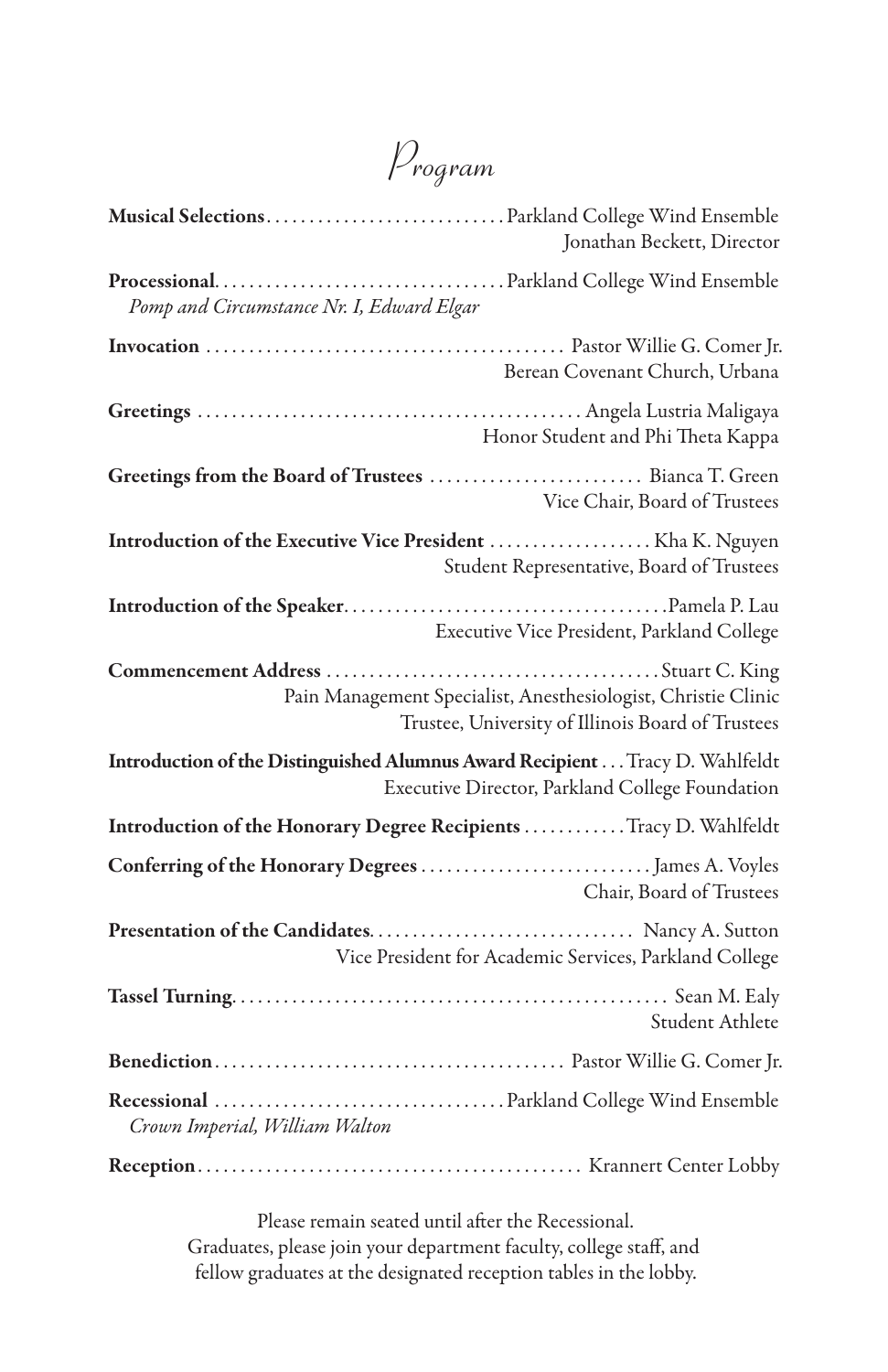*2021–2022 Outstanding Teaching Award Recipients*

HEIDI K. LEUSZLER Natural Sciences

MANNY RODRIGUEZ Natural Sciences

MICHELLE SCHMIDT DALLMIER Natural Sciences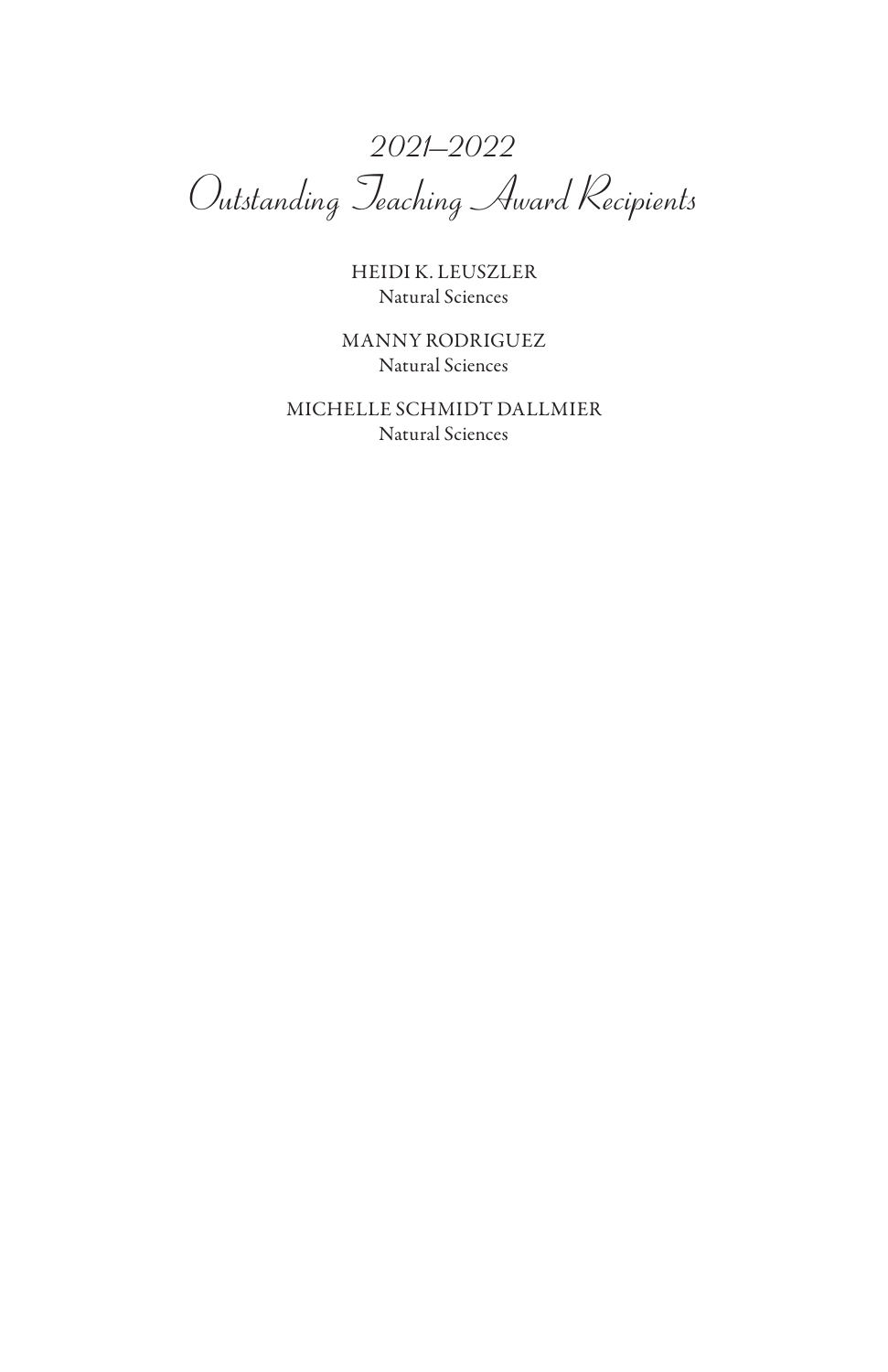*Commencement Speaker*

STUART C. KING, M.D., M.B.A Pain Management Specialist, Anesthesiologist, Christie Clinic Trustee, University of Illinois Board of Trustees

Dr. Stuart C. King is a University of Illinois Trustee appointed in 2017. He is a lifetime member of the University of Illinois Alumni Association and has been or currently is a board member with the Parkland College Foundation, the Presence Hospital Foundation, the Carle Foundation, and UIUC's MBA advisory board. He has served on Christie Clinic PC's board of directors and is a diplomat for the American Board of Anesthesiology. In the past, he has been president of the Christie Foundation and the Champaign County Medical Society Board.

He began his career in 1987 with an associate's degree at Parkland College in Liberal Arts and Sciences, and received a bachelor's degree in biology from the University of Illinois at Urbana-Champaign. He would continue his career with a doctorate from the University of Illinois' College of Medicine at Peoria. He completed his residency in anesthesiology at the University of Missouri at Kansas City. He earned his MBA at UIUC in 2010.

Dr. King is a pain management specialist at Christie Clinic and head of the Department of Spine and Pain Management. In his military career, he was a major in the U.S. Army Medical Corps, and Captain of the 1/106th Aviation Battalion in the Illinois Army National Guard; he was also head of the medical section. He served at the McLeod Regional Medical Center and was on the Illinois State Medical Society's Council of Economics.

He has worked as a clinical associate professor for multiple areas in the University of Illinois' College of Medicine since 2013. He was also an interim associate dean for academic affairs for the College of Medicine for four years. In 2012, he was honored with Parkland College's Distinguished Alumnus Award.

Dr. King resides with his wife in Champaign. They have three adult children. His first Parkland class was Private Pilot Ground School while he was a sophomore in high school.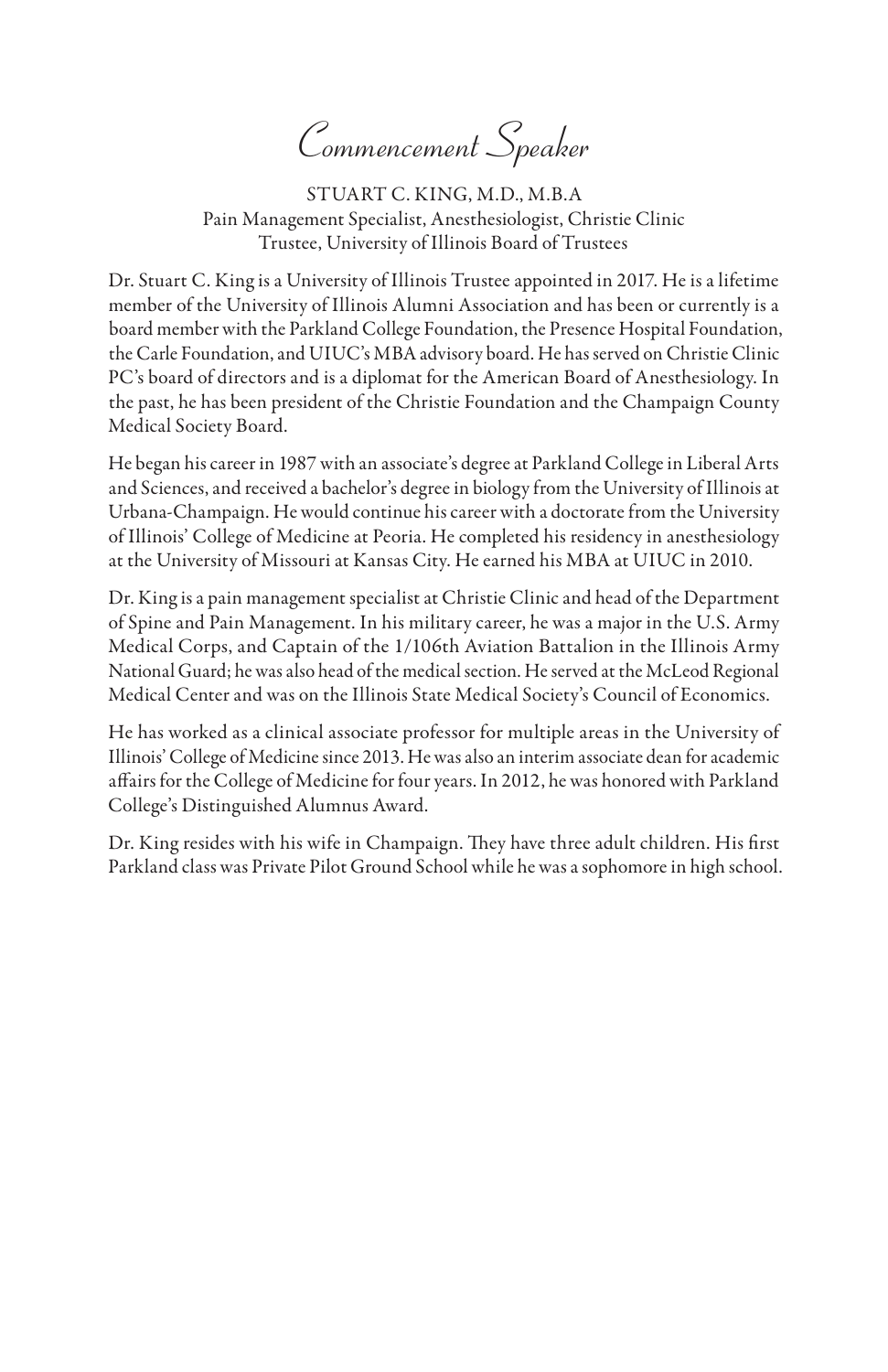*Distinguished Alumnus Award Recipient*

LOUIS E. SOLA Commissioner of the Federal Maritime Commission

Louis E. Sola is Commissioner of the Federal Maritime Commission, and has distinguished himself in both government service and private enterprise.

Commissioner Sola's career in public service began at age 18 with the U.S. Army Reserve. While active duty, he served as a linguist and counterintelligence specialist until 1997. He was stationed in Germany and Latin America during the Cold War. Prior to his appointment as Federal Maritime Commissioner in 2019, he served on the Florida Board of Pilot Commissioners.

In private enterprise, Commissioner Sola worked as a consultant with Berkshire Capital and Arden & Price in Panama. As a licensed ship and megayacht broker, he was a sales executive with yachting firms Campers & Nicholsons and Northrop Grumman. Determined to achieve his entrepreneurial aspirations, he founded Evermarine, a Miami-based megayacht brokerage company, which he led as chief executive officer.

Commissioner Sola began his educational career with an associate's degree in history from Parkland College in 1989. He received his bachelor's degree in management from Nova Southeastern University in 1996, and his master's degree in international finance from the University of Illinois in 1998.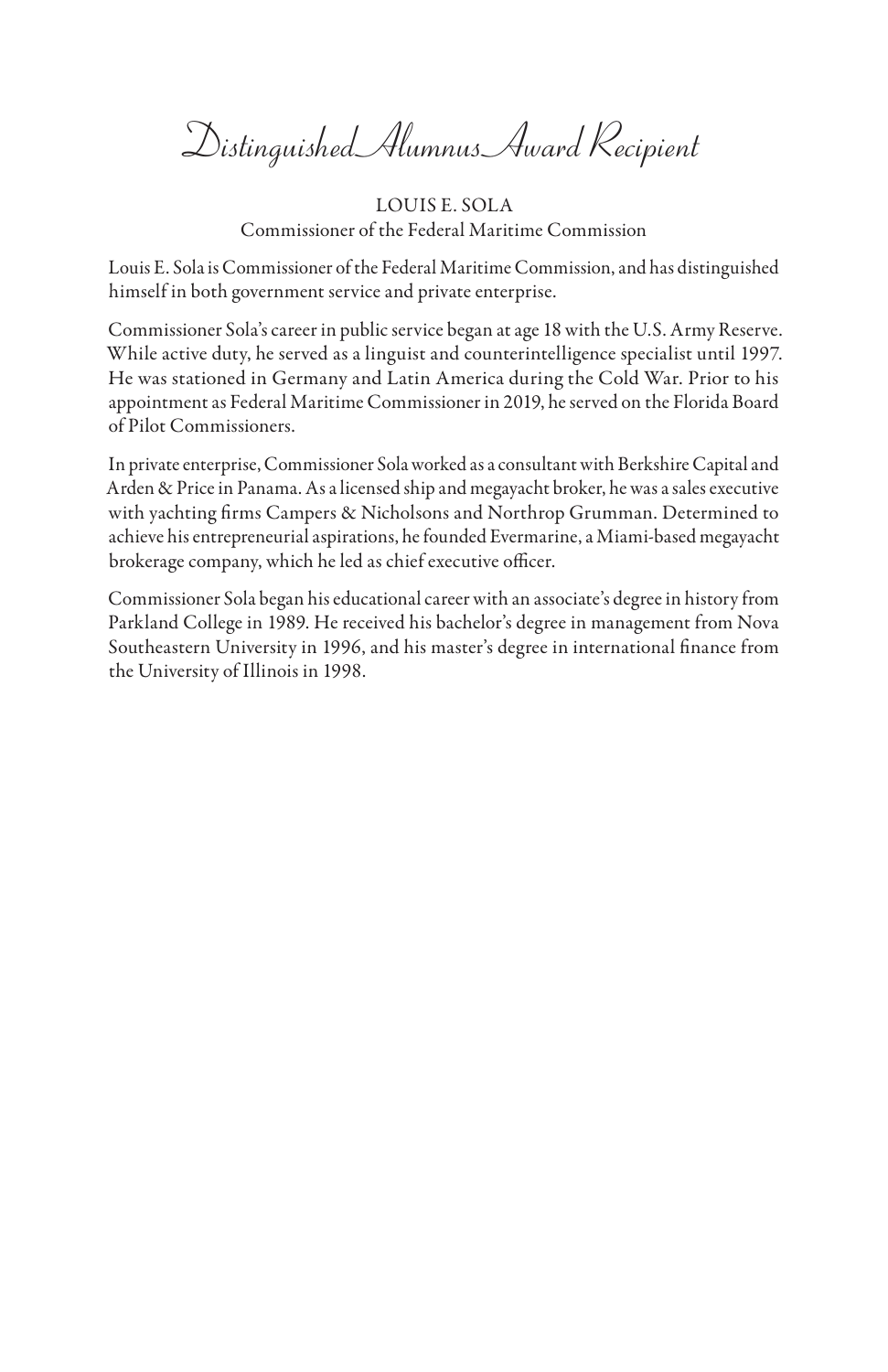*Honorary Associate Degree Recipients*

JONATHAN WESTFIELD Former Parkland College Trustee and Champaign Police Officer

The perfect example of a "townie," Jonathan Westfield was born in Champaign-Urbana, attended Champaign schools including the University of Illinois, and dedicated his life to improving his community.

Mr. Westfield's love for and commitment to the community was evident in his life's work, serving the Champaign Unit 4 school district as a school resource officer and as a school board member for two years. After 20 years in law enforcement with the Champaign Police Department, he retired to work as a coordinator for the Champaign County Regional Planning Commission's Youth Assessment Center, a juvenile diversion program.

Mr. Westfield's dedication to providing positive role models and direction for at-risk and disadvantaged youth was evident in his previous work with programs like the Youth Police Academy, Police 101, Gangs 101, and anti-bullying initiatives.

In October 2017, Mr. Westfield was appointed by the Parkland College Board of Trustees to replace a resigning board member. He served as trustee until 2021 when he stepped down for health reasons.

Mr. Westfield passed away on June 5, 2021. He is survived by his three sons, Nolan, Tanner, and Walker Westfield.

## ROSS BOOKER Former Parkland College Student

Ross Booker, a Parkland College student in the Diesel Power Equipment Technology program, passed away March 6, 2022, following an accident that occurred while he was working as a tow truck driver in Champaign. Mr. Booker served as a volunteer firefighter for the St. Joseph-Stanton Fire Protection District. He was in his last semester at Parkland College and in the process of completing his final two-credit-hour work-experience course requirement before his anticipated graduation at Commencement this evening.

Mr. Booker was a 2020 graduate of St. Joseph-Ogden High School and a decorated member of Future Farmers of America (FFA), where he earned the organization's American FFA Degree. He is survived by his parents, Dave and Marita Booker of St. Joseph and his brother, Anthony.

A classmate petitioned the college to award him an honorary degree. A faculty member and a staff member provided supporting documentation for this request. Following a review committee recommendation, the Parkland College Board of Trustees voted to issue an Honorary Degree to Ross Booker in April 2022.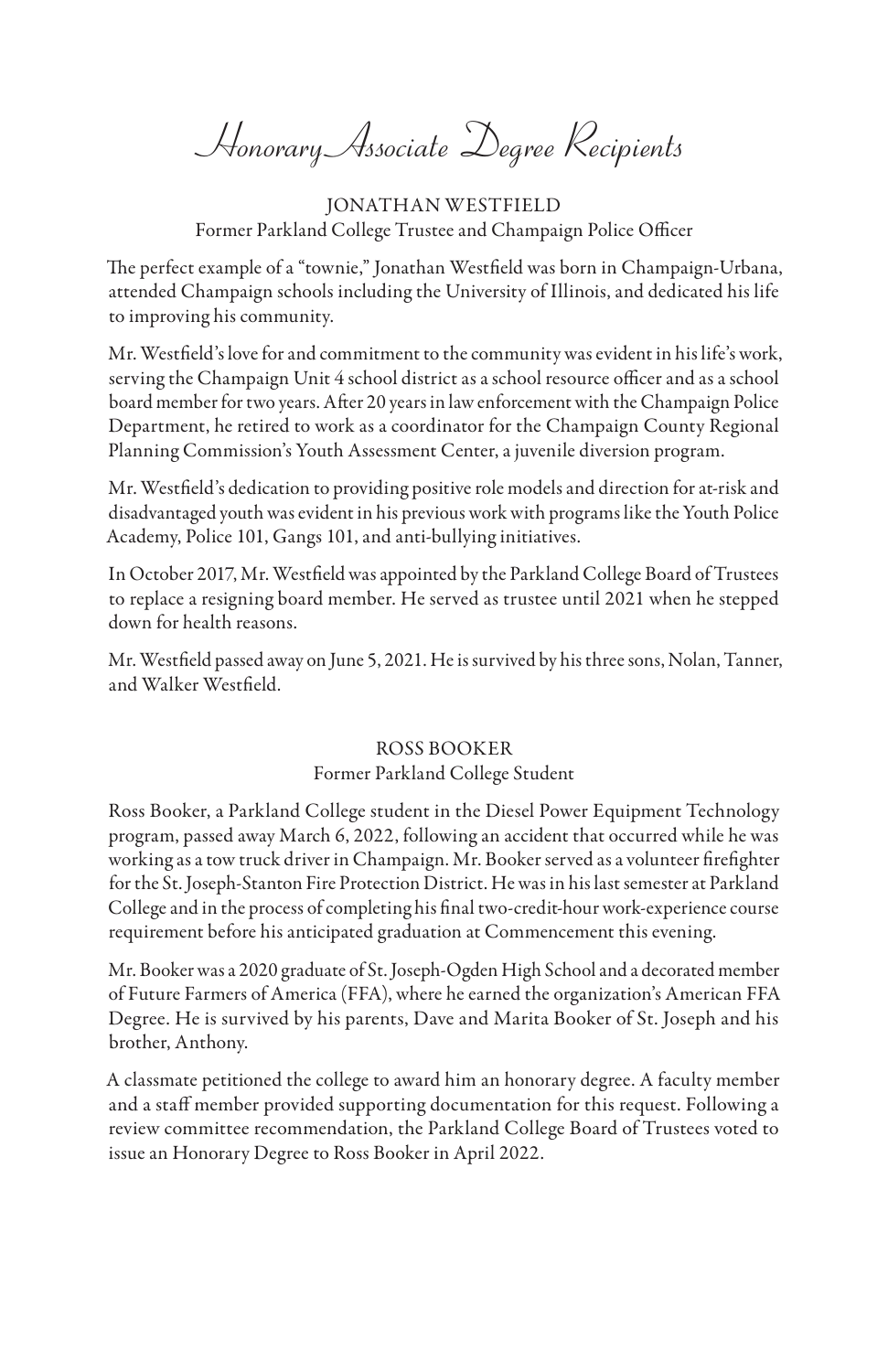*Candidates for Certificates*

Jesus Aguayo Juan A. Aguayo Emily A. Atkins Olivier K. Badibanga \* Dustin C. Barringer \* Alexis R Beal Kelly C. Bean \* Austin R. Beckett Jennifer Benavides Deva M. Bensyl Vanessa R. Breach \* Jack V. Camarca Morgan R. Clayton Sarah L. Colby William N. Delaney \* Tiffany D. Ecker \* Gwendolyn M. Estes Rowan C. Ferris \* Paris Z. Finley Lucas R. Frink Samantha M. Goodwin Azaria L. Green Alejandra D. C. Griffet Alexis D. Hall Bartolome M. Hernandez Tanya Hernandez Bradley M. Holt Christopher A Hood \* Matthew R. Horner \* Jacob R. Ingalsbe \* Tanya K. Kelly

Mario E. Khazoum \* Brant L. Kitchens \* Luis Lugo<sup>\*</sup> Grizelle G. Manalastas Sebastian W. Marlow \* Leila Melab Jaime M. Mendoza Toribio Jennifer L. Moore Alexis P. Mueller Emilie M. M. Palmer \* Rachelle H. Pierro Coulson M. Poffenberger Brieana L. Renfroe Dylan M. Roberts Benjamin M. Rowitz Joanna K. Salata Mario Rico M. Saligan Ethan A. Sanborn Jessica N. Sarge Brandy N. Simmons Kwassy A. Surheyao \* Daniel R. Tebear Sarah D. Thomas Tyler T. Van Ostrand \* Jonathan A. Waibel \* Autumn R. Walker Connor L. Whittington Claire A. Wilhour \* Zach J. Woods \* India A. Wright Rosette E. Yemba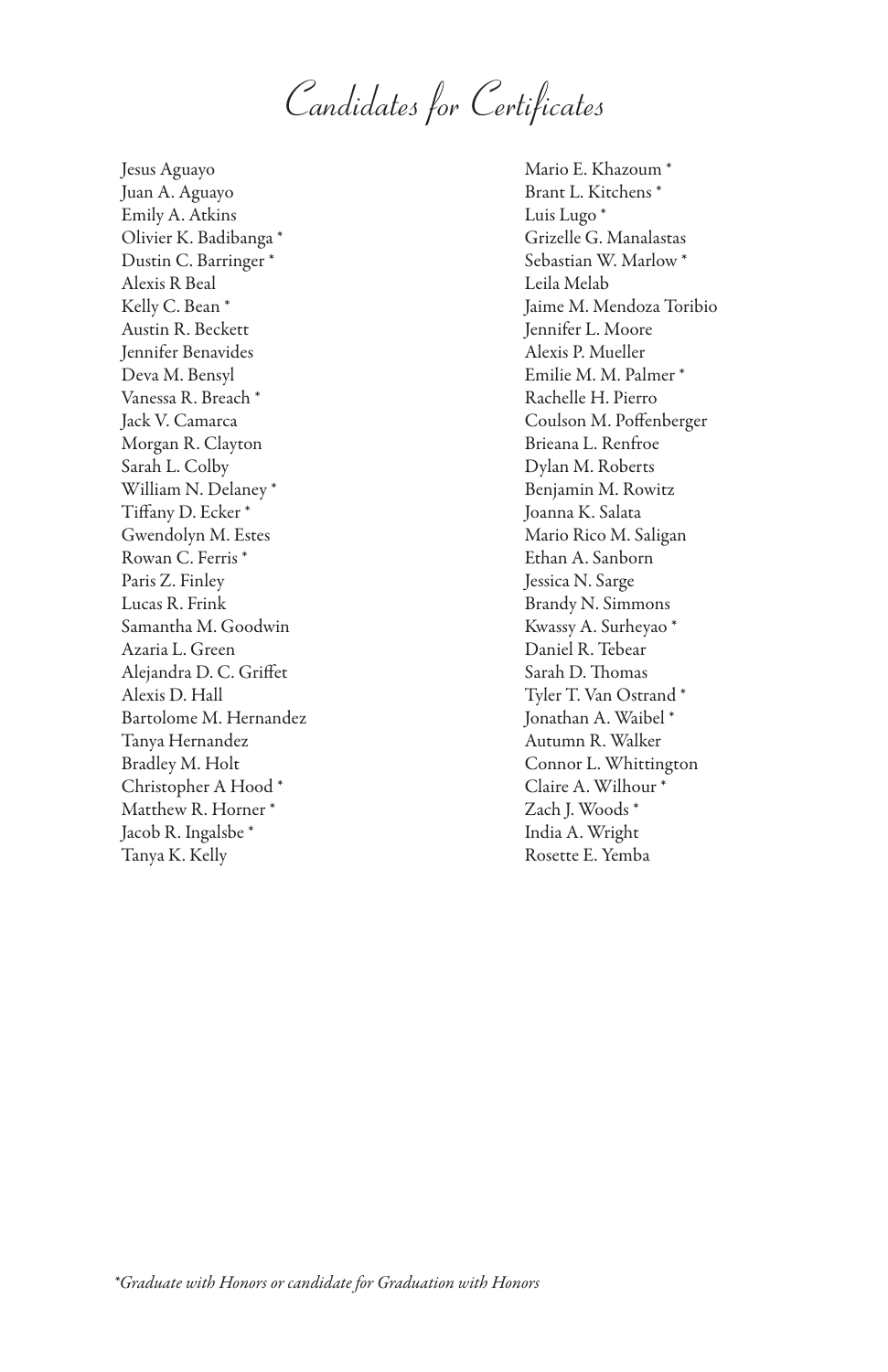*Candidates for Credential*

Maryjose M. Alanis Christopher S. Allen Sara N. Allen Norma C. Arguelles Tyler S. Arias Sydnee K Barnes Morgan E. Bednarz Emily L. Bennet Alexis A. Benskin Emma A. Bishop Jessica L. Black Abigail J. Bollant Regan M. Bolliger Hailey M. Boyd Adam S. Bramowicz Valerie E. Brooks Kasey L. Burton Alexis K. Butsch Bridgett L. Byrd Audrey M. Calkins Christian M. Chaille Pavana Chandrasekhar Kekoa Chung Isabella L. Classen Delma R. Cobb Santies M. Cobb Brittany J. Conner Richard M. Coulter Elijah I. Cox Lani K. Crim Abriane D. Darnell Eboni A. Davis Laressa C. Dimalanta Abigail L. Dodd Makenzie L. Dow Chloe M. Duckett Veronica G. Duddleston Amber H. Eaton Grace J. Eisenmann Callie-Ann J. Everman Celeste G. Farnsworth-Wahl Kayla C. Figures Janna H. Fouly Natalie R. Frankovich Halee V. Fyke Dylan R. Garrett Michael B. Garza

Matthew E. Gordon Nathan R. Gordon Bradley M. Grieser Austin J. Grimm Maria K. Heller Justin M. Hendrix Megan L. Henry Kathleen R. Hood Madison R. Houser Steven B. Hunt Gabrielle N. Inamine Linda R. Jancola Stephen M. Jerkovitz Nicholas R. Johnson Sean T. Kelly Raven E. Kemphues Sana A. Khan Olivia G. Knoedler Thomas N. Koikas Plamedia J. Kombe Carlie J. Krzeminski Kiel C. Ledin Lisset Macedo Joshua A. Mack Tanner M. Mack Casy L. Mandrell Siang T. Mang Makana J. Marcum Karee L. Marsh Selena M. Martinez Katrina A. Mayo Brianna A. McCoy Deonte J. McPherson Whitney A. Michanicou Mitchel A. Morrow Anahi Munoz Anna M. Newell Molly E. Nickrent Synthyche D. Nzeza Rheanna C. Ollis Zene P. Orr Rebecca M. Owen Benjamin E. Pavlovsky Jana E. Ping Maggie R. Pitcher Jared M. Priest Jorge A. Ramirez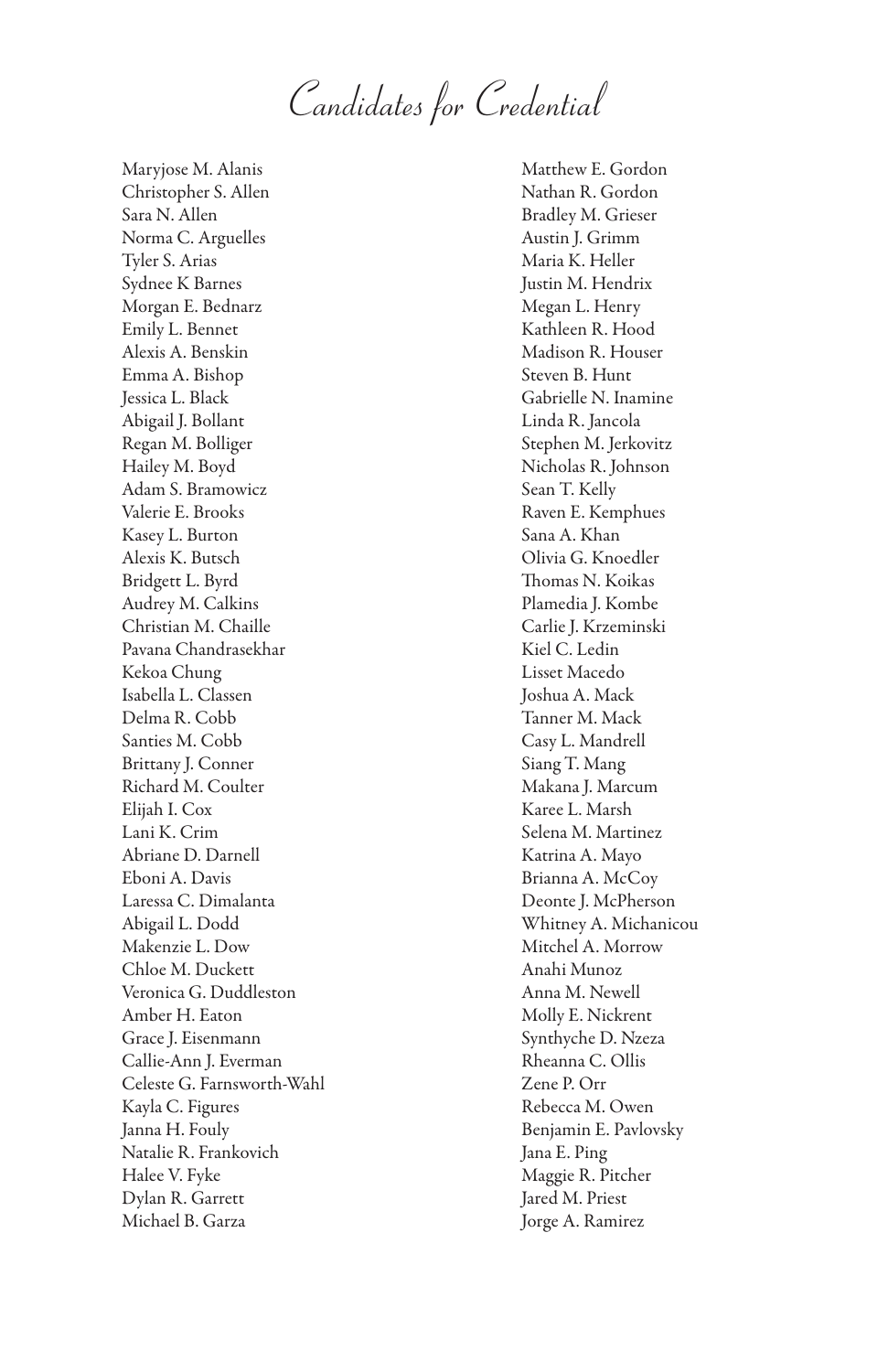*Candidates for Credential*

Ethan Rascher Sandra E. Raygoza Heather R. Rentfro Miranda R. Rudin Emma M. Schuler Tia L. Schum Dane M. Shoemaker Arika R. Sides Rhiannon E. Skoog Angie J. Smith Mario D. Smith Maryssa D. Stacy Jillian R. Stadel Mariah K. Steinhoff Hunter L. Stephens Lynnae A. Struck Joshua A. Sullivan

Ethan J. Swanberg Ryan C. Taylor Lilliana R. Tito Jackson T. Tolnai Isabelle L. Torres Alexis C. Tzortzis Michelle J. Unzicker Nicholas A. Vogelzang Ani'jia U. Wallace Shelby L. Waltermire Christopher L. Weaver Sarah L. Webb Katharine C. Wells Precious F. Williams Sydney J. Wimmer Abbigail D. Woolums Mohammad N. Yaseen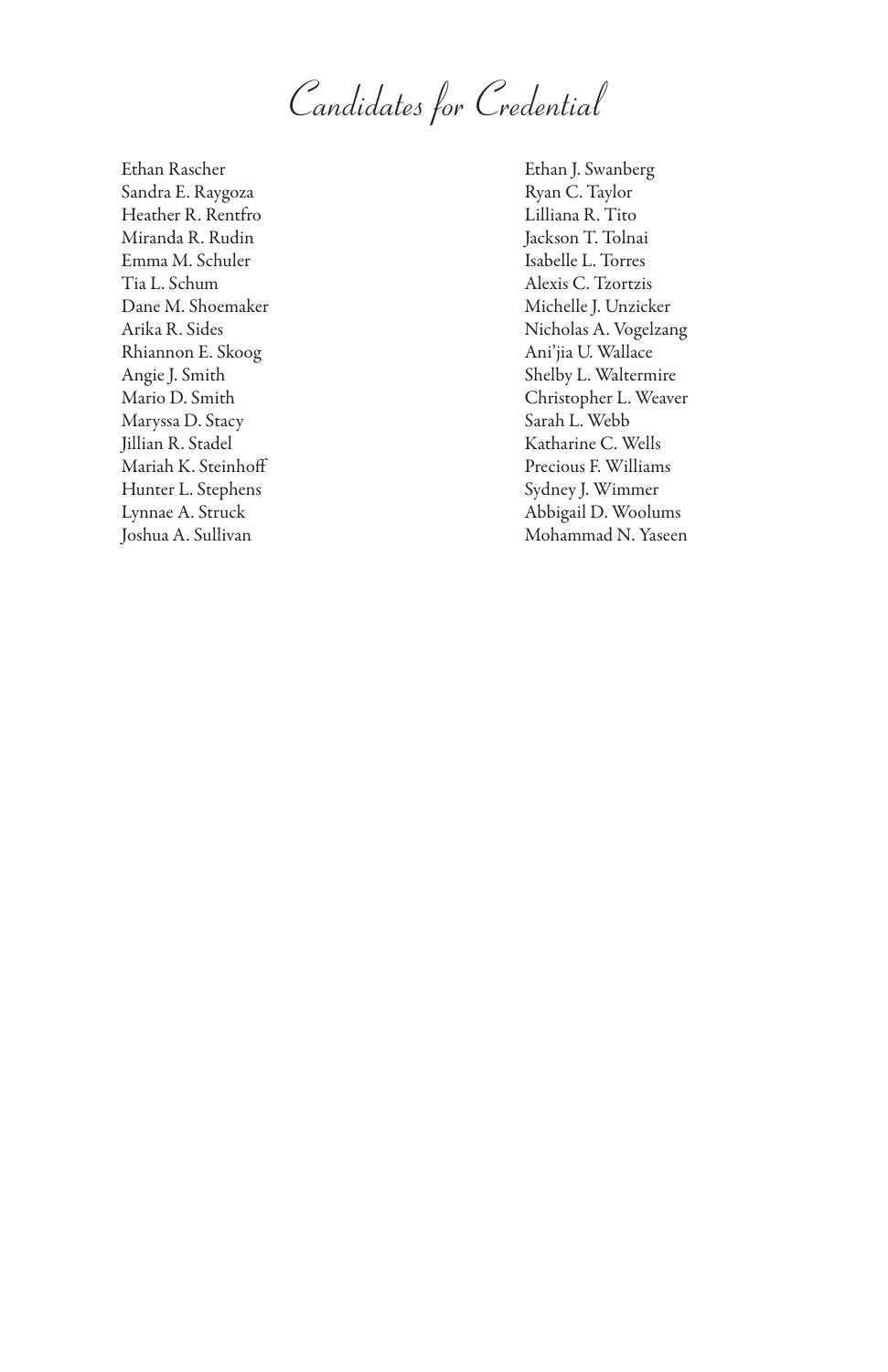*Candidates for Associate Degrees*

Pablo A. Adames Jr. Anna R. Adams Jesus Aguayo Juan A. Aguayo Yarira E. Aguirre Maryjose M. Alanis \* Arlette Alcantara-Mondragon Frederick T. Alexander Ilirijana Aliu Christopher S. Allen Samuel R. Allen Sara N. Allen Hailey B. Alsup Tibaldo D. Alvarez Alexia J. Alves Kaylee R. Andersen Austin C. Anderson \* Tess M. Anderson \* Craig A. Antonio \* Matheus F. Araujo \* Addison K. Archer \* Norma C. Arguelles Tyler S. Arias Ashley K. Armstrong Terri L. Arnold \* Alexander J. Arwari Roshaan E. Azhar \* Brett G. Bailen Derek S. Bailey Erica S. Baker Natayviea J. T. Baker Noah A. Baker Roxanne A. Balag Tristan M. Balgemann \* Jakub I. Balicki John D. Barlow \* Sydnee K. Barnes Elaine M. Barnett Jenna K. Barnhart \* Dustin C. Barringer \* Jori M. Bassett \* Kameshwaran Batalagundu Venkateswaran Phoenix X. Bauer Kelly C. Bean \* Karla I. Becerra Mackenzie D. Beck

Nicholas P. Becker \* Austin R. Beckett Morgan E. Bednarz Beau B. Beesley Emily L. Bennet Alexis A. Benskin \* Mitchell T. Bentsen Bethany A. Berry Jacob L. Berry \* Quinteen N. Bien Josie R. Birch Emma A. Bishop \* Jessica L. Black Stephanie L. Blackwell \* Jackson A. Blemler Ja'Quoia M. Blissit Tanner H. Block \* Jeremy D. Bobbitt Abigail J. Bollant \* Regan M. Bolliger Allyson R. Boyd Hailey M. Boyd \* Adam S. Bramowicz Allan N. Branch Patrick R. Brand \* Jaxon E. Brauman Vanessa R. Breach \* Bryce T. Breer Mikayla R. Brennan Logan D. Briggs Yvonne M. Bright Kelli C. Bronson Valerie E. Brooks Maryssa K. Brown Nathan D. Brown \* Vivian A. Brown \* Victoria E. Buenrostro Randy A. Bunting Kasey L. Burton Joelle L. Busby Alicia K. Buskirk \* Jonathan Bustos Chantell E. Butler Alexis K. Butsch Madison G. Buttry \* Bridgett L. Byrd \* Marcos Calderon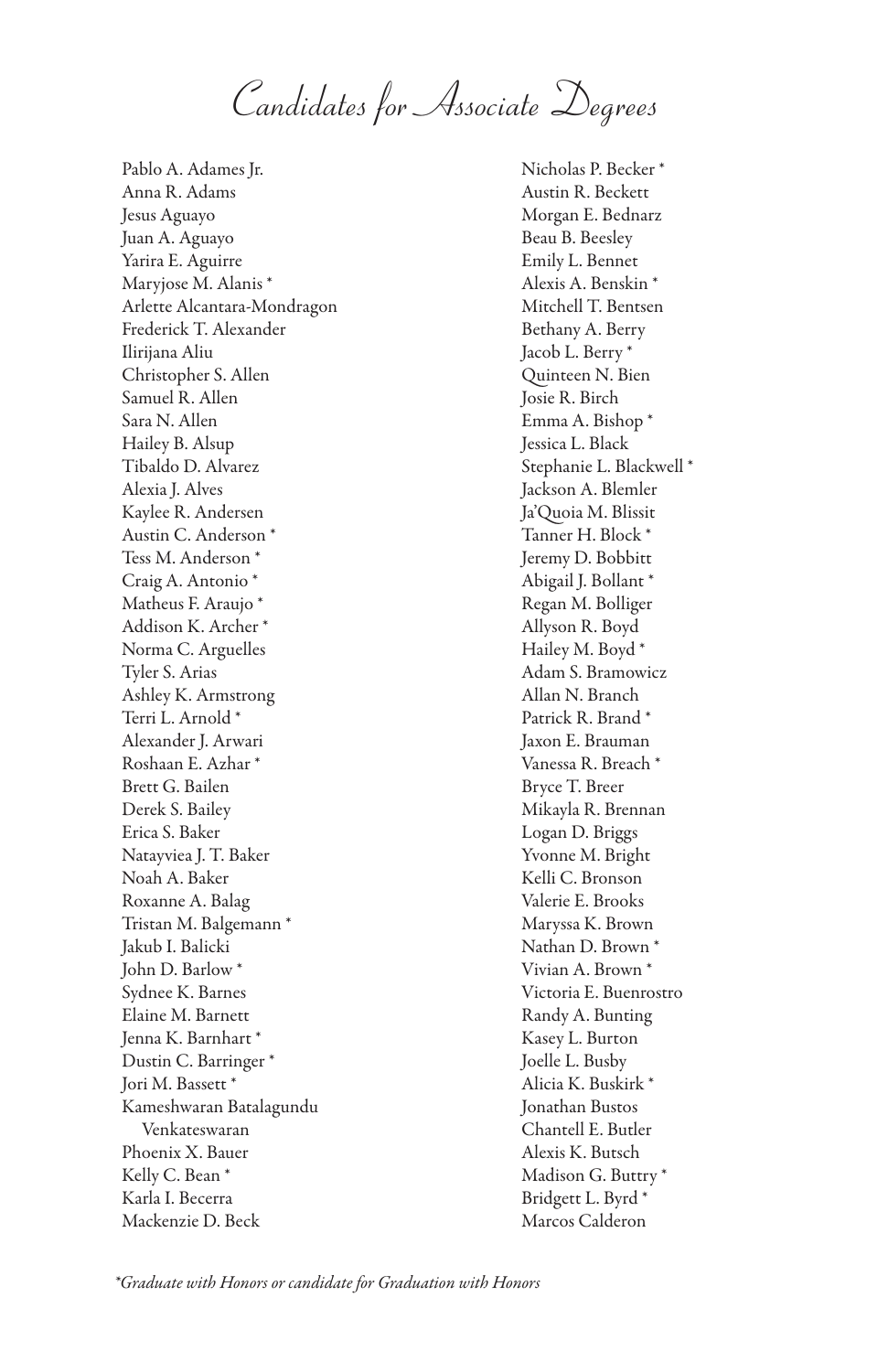*Candidates for Associate Degrees*

Audrey M. Calkins Jack V. Camarca Alec C. Campbell \* James J. Campbell \* Joshua D. Candler \* Nguyen T. Cao \* Raquel M. Carr Nathaniel J. Carsten Amanda M. Casey Chelsea E. Castillo John A. Castro Montague Tucker R. Catron \* Killian R. Cawthon Elizabeth J. Cenzano Haley L. Cervantes Christian M. Chaille Zachary M. Chalk \* Pavana Chandrasekhar \* Savanna L. Chapman \* Maxwell J. Chatterton Reagan E. Cheely \* Ronnette M. Chopp Tyler L. Chumbley Dongil Chung \* Kekoa Chung \* Kathlene R. Clark \* Isabella L. Classen Ashley R. Clift \* Delma R. Cobb Santies M. Cobb Kathryn M. Cole Ben M. Colter Taylor D. Conkling Bradley A. Conner Brittany J. Conner Bryan A. Contreras Isaac W. Cook Lindsey A. Coombs Erica E. Copsy Erica K. Cornwell Stephanie Corrales Ryan A. Coulson Richard M. Coulter \* Tamara O. Cowart \* Elijah I. Cox \* Joshua J. Cox Nicholas R. Cravens

Taylor R. Cribbett Lani K. Crim \* Shelsey L. Crull Francisco J. Cruz Lucia Cruz Emma I. Czarkowski Geraldine D. Dagher \* Brittani A. Dalton Aubrey L. Daniels Abriane D. Darnell Nathan W. Daughenbaugh Zach T. David \* Eboni A. Davis Elizabeth M. Davis \* Emily R. Davis \* Jayda M. Davis Kami T. Davis MacKenzie P. Davison Richard E. Dawkins \* Brenda de Souza Soares da Rosa \* Johnnie R. Dean \* Caroline R. DeJesus William N. Delaney \* Renee Y. Denning \* Lauren E. Detig \* Laressa C. Dimalanta \* April D. Dixon Asia Djafar Gregory W. Dlabach Abigail L. Dodd \* Jocelyn M. Dodge Dylan F. Dohme Katelin A. Donaldson \* Kristy L. Donohue \* Markus L. Dorsey \* Makenzie L. Dow Laura M. Drake \* Hunter D. Drew \* Chloe M. Duckett Veronica G. Duddleston \* Carson R. Dudley \* Taylor D. Dugger Abigail M. Dunham Colen D. Dunham Nhu M. Duong \* Maygan C. Durbin Zoey J. Dye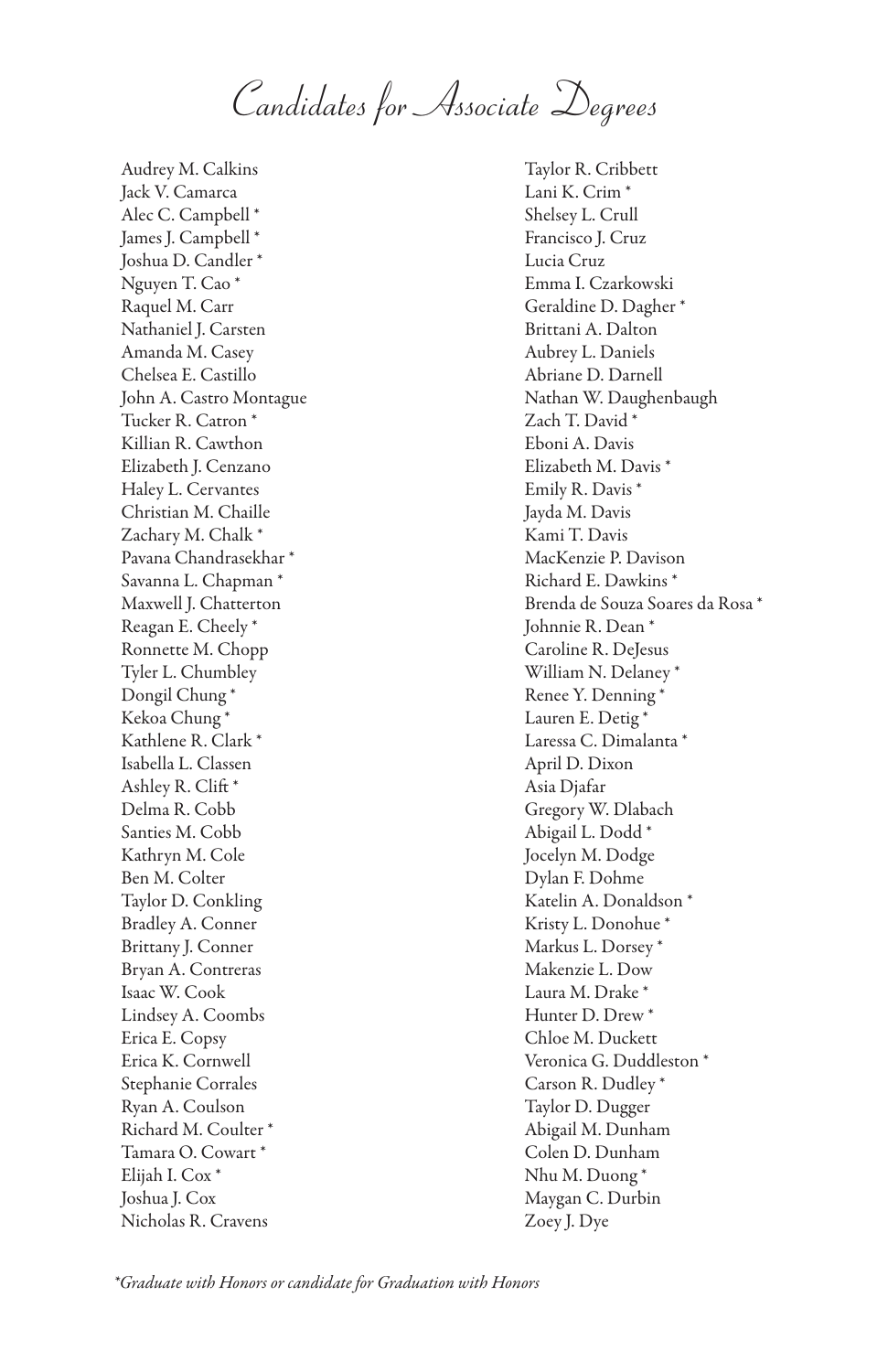*Candidates for Associate Degrees*

Jonathan R. Eagle Sean M. Ealy Amber H. Eaton Tiffany D. Ecker \* Nicholas J. Elfering Karsen K. Elgas \* Caleb P. Elliott Jadin R. Elliott \* Oluyemi C. Elutilo Schuyler R. Emerick Quanelle A. English Kelsey L. Engstrom Rowan E. Enstrom Halen R. Eshleman \* Gwendolyn M. Estes Cole R. Evans Drew H. Evans Laura L. Evans Callie-Ann J. Everman \* Halee M. Evitt Karson J. Ewerks \* Celeste G. Farnsworth-Wahl Joshua L. Faulk \* Mark D. Fernando Kayla C. Figures Paris Z. Finley Lucas D. Flanegin \* Kristin L. Fletcher Chelsea L. Ford \* Janna H. Fouly \* Ivan A. Franco Natalie R. Frankovich Braden M. Franzen Jordan M. Frederick \* Lucas R. Frink Victor C. Fujiu \* Jason E. Fundemera Halee V. Fyke Andrew W. Gall Caitlyn F. Galla Bryce J. Galloway Sohan A. Gandhi Cameron J. Gardner Dylan R. Garrett Michael B. Garza Jorge A. Garza Miranda Carson R. J. Gates \*

Sarah C. Gelbach Katy E. Geurts Jayden L. Gibson Brandon J. Gilliland \* James C. Giso \* Kyle M. Goetting Luiz F. Gomes de Faria Brody C. Good Matthew E. Gordon Nathan R. Gordon Gatlin A. Green Nicholas P. Gregory Bradley M. Grieser \* Austin J. Grimm Ethan W. Groharing \* Nevaeh G. Haas Alexis D. Hall Eric A. Hall Juwan Hampton Will J. Hanlon<sup>\*</sup> Nicoline H. Hansen \* Grace A. Hansens \* Jamil C. Hardaway Madyson L. Harper \* Monaija T. Harris \* Tristan K. Harrison Alexandra M. Hartge \* Carrie M. Hartrick Jolee C. R. Hastings \* Sara E. Hawthorne \* Brandan J. Heiss Maria K. Heller \* Chelsie A. Helmick \* Justin M. Hendrix Erin E. Henkelman \* Nicolas Henriquez Marissa L. Henry Chad E. Hensch \* Alexandra R. Hentges Alicen R. Herald Bartolome M. Hernandez Jennifer Hernandez Selene G. Hernandez Tanya Hernandez Liang M. Hernandez-Lima Jazzmyn R. Hicks Hannah M. Higgins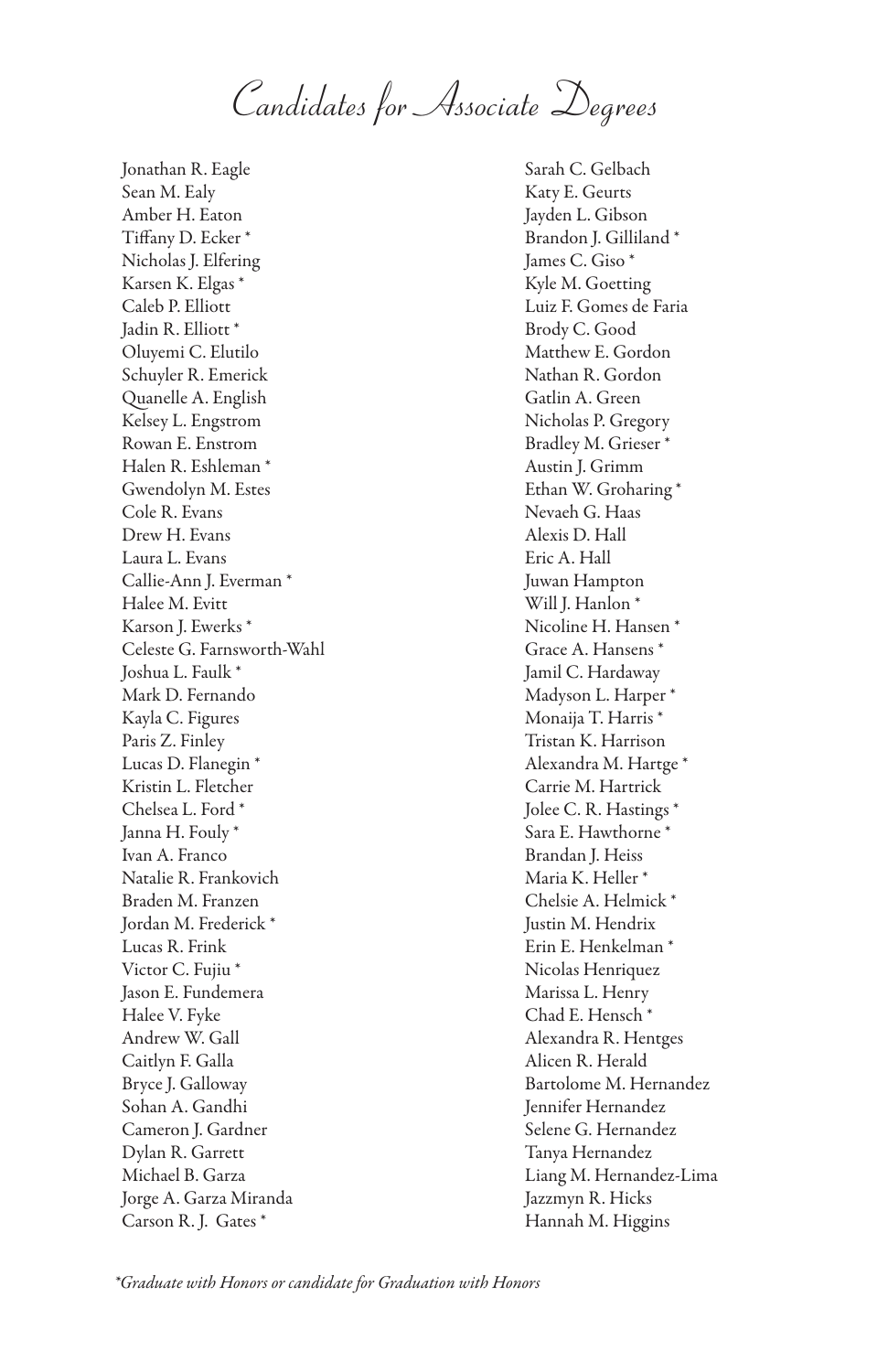*Candidates for Associate Degrees*

Brianna K. Hill Collin E. Hocking Joni R. Hoerr Bradley M. Holt Grace T. Holtz Christopher A. Hood \* Kathleen R. Hood Sidney D. Hood \* Gabriella A. Hopkins \* Payton R. Hopkins \* Adrielle J. Horcher \* Lena C. Horn George H. Hornbrook \* Matthew R. Horner \* Kylie R. Houchin \* Stephanie M. Houk \* Madison R. Houser \* Kamden W. Howard Yinbin Hu \* Kathrine L. Hudson Crystal L. Hull \* Steven B. Hunt \* Jhazmyne Z. Hunter Lee A. Hunter Gabrielle N. Inamine Jacob R. Ingalsbe \* Nathan R. Irvin \* Sarah R. Isaf Balaji K. Iyengar \* Justin E. Jacobson Sophia N. James Linda R. Jancola \* Dana R. Jarden \* Clayton T. Jarling Reid N. Jenkins Stephen M. Jerkovitz Na Jiang \* Pablo A. Jimenez Yixuan Jin \* Candace L. Johnson Nicholas R. Johnson Cody M. Johnston Kelly R. Jones Matthew C. Jones \* Jack C. Jordan Emily N. Kadet Abigail L. Kaeb \*

Lanna R. Kaeb \* Nora J. Kaeb \* Payton D. Kaeb \* Katelyn R. Kaefring Abigail C. Kaisner Cassidy L. Kamradt \* Lauren E. Kavanagh Madison M. Keay \* Patrick J. Kehias \* Lindsay A. Keiken Sean T. Kelly Raven E. Kemphues \* Eric A. Kessler Sana A. Khan Mario E. Khazoum \* Ashleigh L. Kibbons Nour Kibech \* Keagan E. Kibler Sydney E. Killey \* Daniel S. King \* Lydia A. King \* Rachael P. King \* Anne E. Kingston \* Leo T. Kinsella Benjamin F. Kirkland \* Muhammad A Kishta \* Michele R. Kittl \* Austin H. Klokkenga Ava E. Kneller \* Clayton M. Knierim Logan R. Knisley \* Kenzie M. Knock Olivia G. Knoedler \* Rachael A. Koch Thomas N. Koikas Kerene M. A. Kombe \* Plamedia J. Kombe \* Duncan J. Koziol Olivia A. Koziol \* Kaitlyn R. Kramer Kameryn M. Kresin Joseph D. Kris Carlie J. Krzeminski Samuel S. Kuehn \* James A. Kumpin Jarod E. Lake Sushant S. Lala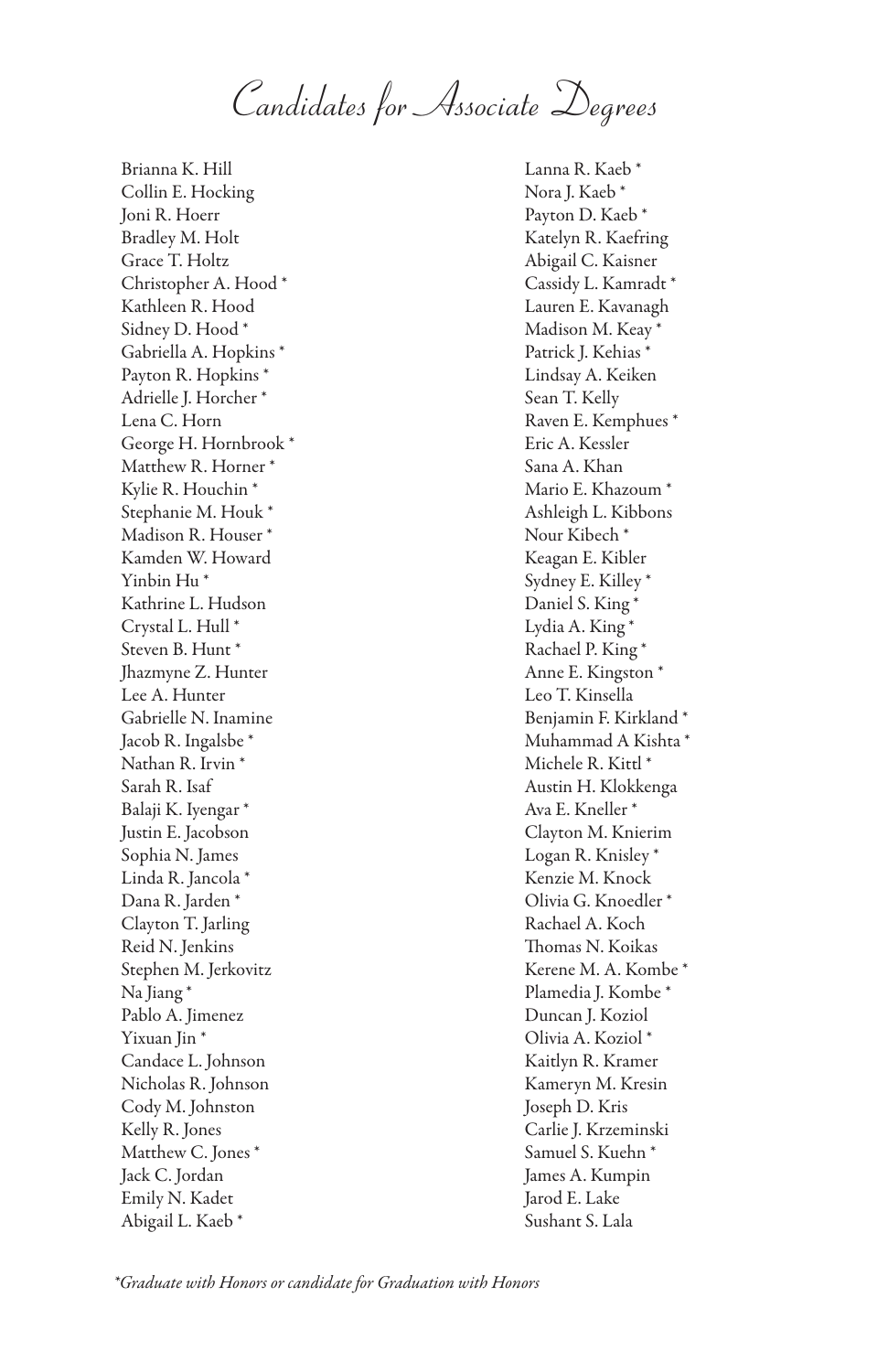*Candidates for Associate Degrees*

Alissa J. Lane \* Sera B. Lane \* Jose A. Lara Kristen N. Lareau Tucker J. Launer Grace E. Layton Nicholas T. Lazic Susan Le Kiel C. Ledin \* Jeremiah J. Lee Elijah G. Leffelman David M. Lepighe Alexa L. LeVeque Madison T. Levitt Colin M. Lewis Gerald D. Lighty Lily A Lincoln \* Miranda E. Lindsey \* Elizabeth L. Logan \* Amy C. Love \* Gabrielle T. Lowery Ross E. Lowery \* Jasmine M. Luckett Luis Lugo \* Luxene I. Lukau Benoit Lukunku Sampu \* Abigail E. Lundquist Ashley M. Lynch Johnathan A. Lyons Mayci G. Maaks Tanner H. Maase-Mueller \* Lisset Macedo Sarah B. MacIntosh \* Joshua A. Mack Tanner M. Mack Nathan T. Maier \* Angela L. Maligaya \* Casy L. Mandrell Siang T. Mang \* Makana J. Marcum<sup>\*</sup> Karee L. Marsh James R. Martin Santiago Martinez \* Selena M. Martinez Keegan E. Marty Winnie B. Masanka Jennifer Mata-Villa

Katrina A. Mayo Eden M. McAvoy Corbin D. McCall Patsy S. McClelland Zeth E. McCloud \* Gabriella M. McCloughan \* Heather M. McConkey Brianna A. McCoy Naomi L. McDaniel Cameron A. McGrew \* John A. McHattie \* Kameron A. McKee Logan J. McKee Julia R. McNaught \* Deonte J. McPherson Richard L. McPherson Spencer R. Meenen Heidi N. Meister \* Jaime M. Mendoza Cody T. Messman Cole A. Messman Lance M. Meuser \* Stephanie N. Meuser-Bloom \* Whitney A. Michanicou Brittney R. Miller Jordan M. Miller Kayleigh N. Miller Lindsey L. Miller Suzanne A. Miller \* Maxwell R. Mitchell \* Mary Abigail C. Mondala Charlissa L. Montgomery Sang Yoon Moon Dexter L. Moore Zachary J. Moore Fallynne S. Moores Vanessa Mora Kelsey M. Morenz Mitchel A. Morrow Chase L. Motz James J. Moylan Mitchell T. Mueller Anahi Munoz Daniel N. Mutombo Makayla A. Muzinic Medi M. Mwamba Mandu Logan T. Myers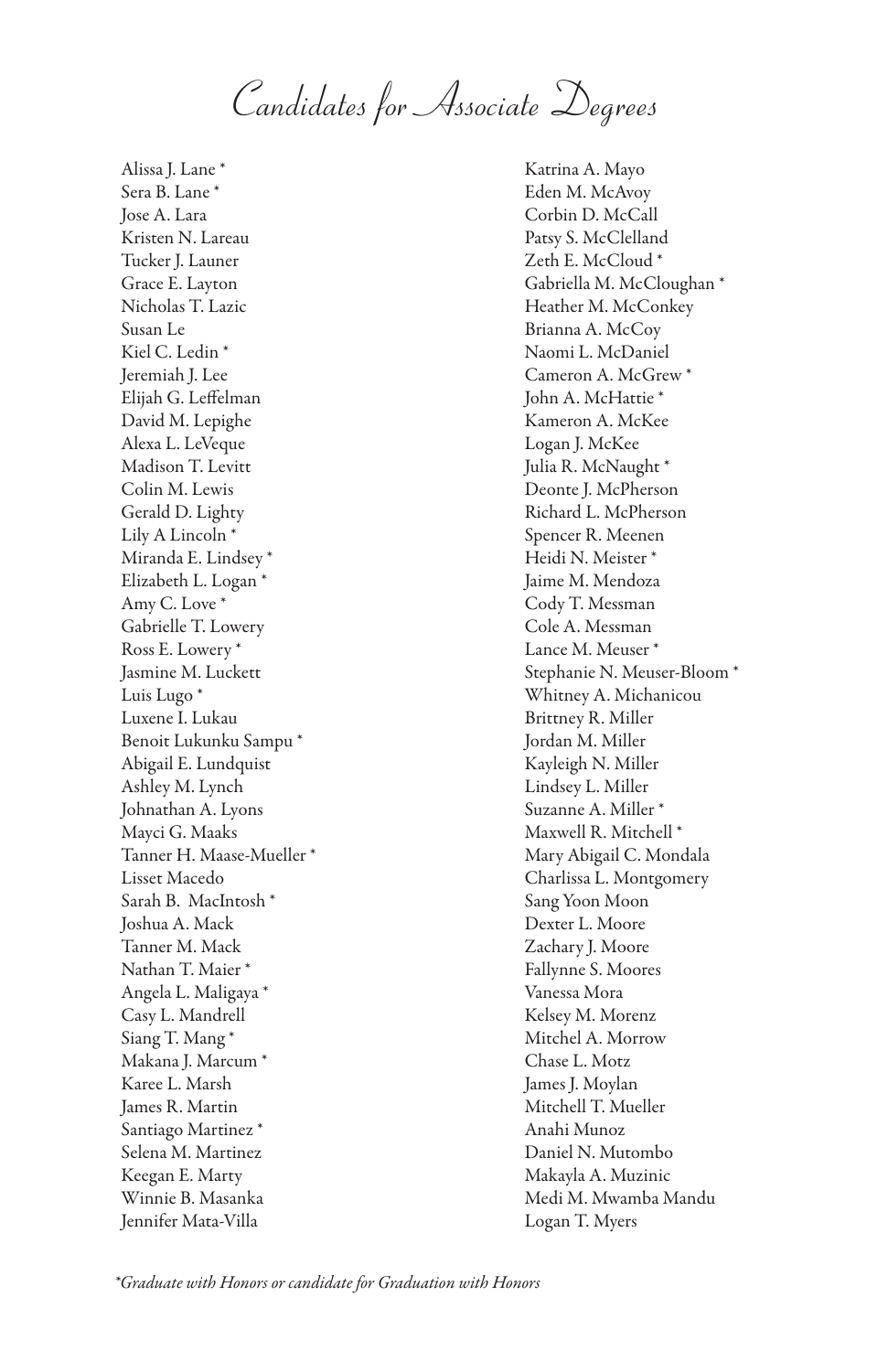*Candidates for Associate Degrees*

Shihyun Nam \* Nicholas D. Navarre Zachary E. Nelson Jerilyn A. Netto \* Anna M. Newell Danny M. Nguyen Kenny A. Nguyen Kevin Nham Kelly J. Nichols Molly E. Nickrent \* Tessa A. Nims \* Alivia D. Norem \* Michael J. Norvell<sup>\*</sup> Abigail L. Nowak Aaron K. Ntumba Synthyche D. Nzeza Margaret M. O'Brien Astrid A. Obregon Vega \* Bryan Olivar-Cortes Amber K. Oliver \* Christopher D. Olson Olivia T. Oltean \* Donald-Edward B. Ong \* Zene P. Orr Destiny M. Osborne Maria R. J. Osmond \* Katherine E. Ostarello Lindsey K. Osterbur Rebecca M. Owen \* Moriah E. Owens Jason E. Palmberg \* Emilie M. M. Palmer \* Jacob E. Paragi Daniel F. Parisi \* Kirby T. Parkinson Christina M. Parks Jayde L. Parks Maria R. Parks Benjamin B. Parrott Romin M. Patel\* Paul C. Patton Benjamin E. Pavlovsky \* Colton P. J. Pearl McKenzie N. Pedigo Jared Peńa Vicente A. Perales Emily A. Peterson

Johnny Pham Kevin V. Phan Broc M. Phillips Daniel R. Phillips Lakenzie D. Phillips Mason A. Phillips \* Yandell A. Phillips Jana E. Ping \* Elijah L. Place Coulson M. Poffenberger Amy D. Poller \* Emily T. Polonus Marisa K. Poole Garrett M. Porter Meriah R. Porter Stephen L. Porter Clayton H. Powell Jackson T. L. Powell Rayanna M. Price \* Jared M. Priest Logan I. Proctor Ashley L. Pruemer \* Jordan T. Pruitt Meghan E. Qualls Jay G. Quiram Vincent L. Racz Kitri L. Rainbolt Joseph P. Rajlich Chayse L. Ramey Alexis Ramirez Jorge A. Ramirez \* Kabriel T. Rapier Driver Ethan Rascher Anthany Ravanh \* Sandra E. Raygoza Lamine Rebhi James R. Rednour Samuel J. Reeves<sup>\*</sup> Rose A. Renfrow \* Heather R. Rentfro Elizabeth A. Reutter Kourtney L. Reynolds Tiegan B Reynolds Lexi Lee Ribbe Paul J. Riehle \* Kayla B. Riggins Nathan Thomas Righi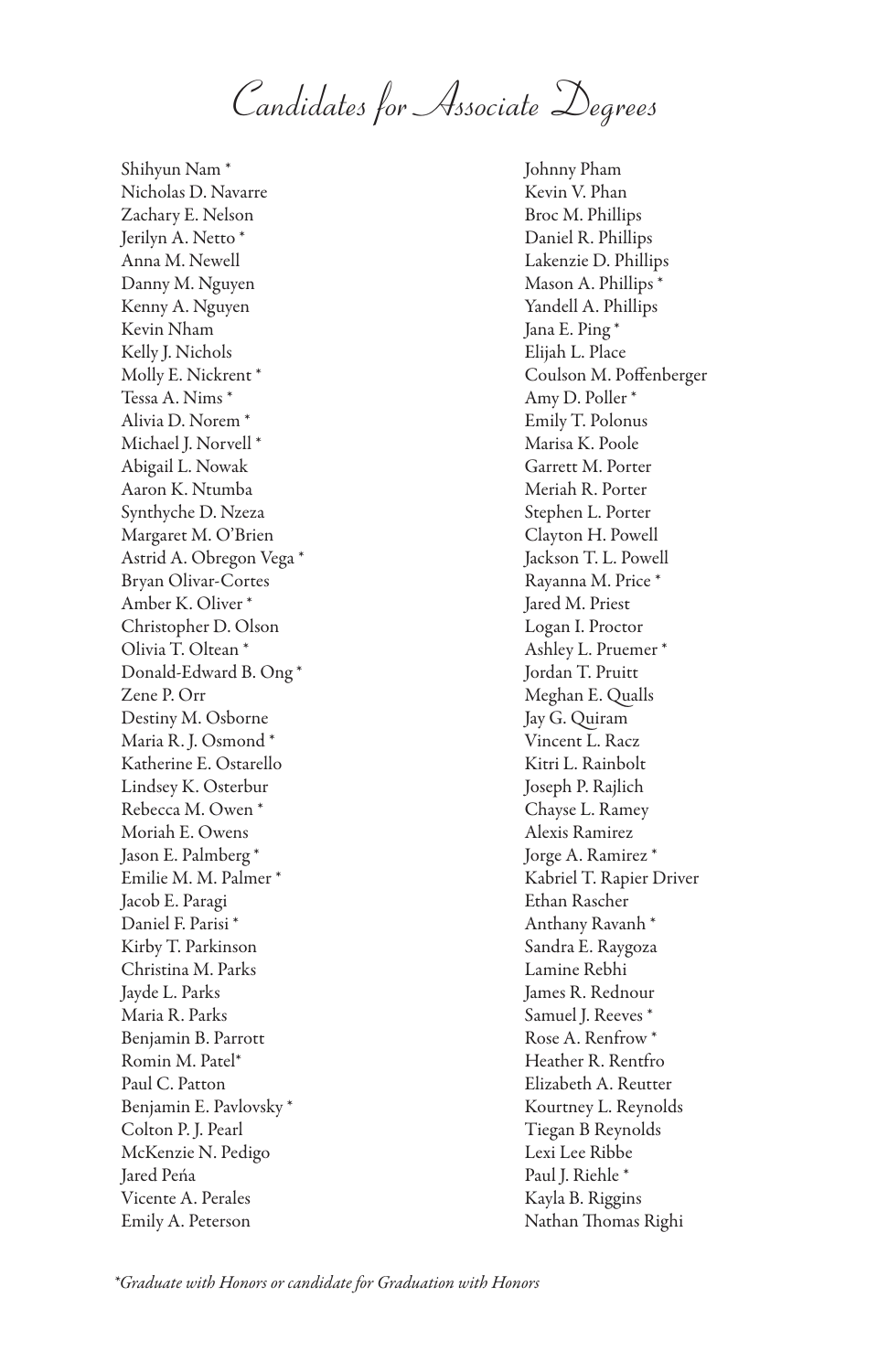*Candidates for Associate Degrees*

Dustin M. Rittenhouse Cristopher Rivera Dylan M. Roberts Justin D. Roberts Nancy L. Robey \* Kamron A. Rodriguez Michelle I. Rodriguez \* Mollie N. Rogers Alyssa L. Romito \* Jenna A. M. Rosalez Michele E. Rouse \* Kyle C. Rousey Miranda R Rudin Adrianna Ruiz Devivo Alison N. Russell \* Elizabeth Saavedra Amanda M. Sabin Joanna K. Salata Juan A. Salinas Ethan A. Sanborn Timothy R. Sands Nathalie Santafe Zambrano \* Haley D. Sappenfield \* Maegan L. Savage \* Allison N. Scally \* Jake M. Schlueter Morgan K. Schroeder Jay A. Schueler Emma M. Schuler \* Tia L. Schum Adam Schwartz Camrin W. Scott Ashley L. Scudder Stacie M. Sears \* Nathan E. Seiler Emily K. Senjan \* Hayley E. Seward Tucker A. Shalley Kendra A. Shanks \* Rakesh Sharma \* Cayla M. Shaw \* Eric G. Shell \* Isabelle F. Shelmadine Jonathan I. Sherrick Dane M. Shoemaker Tigist K. Shotton Emily C. Shrimplin

Jordan L. Shuemaker Darian D. Shumate Arika R. Sides \* Jasmine T. Simmons Kessence A. Simon Gabrielle N. Singleton \* Megan N. Skaj \* Samantha C. Skinner Rhiannon E. Skoog Tyler P. Slagley Cassidy S. Smelcer Angie J. Smith Brian P. Smith Faith R. Smith Jason T. Smith Madison R. Smith Mariah I. Smith Mario D. Smith Rachel L. Smith \* Zoey E. Smith Jack D. Snider Benjamin C. Snodgrass Nathan S. Somers Karlee J. Sommer Lauren E. Sommer \* Jayden N. Sortor Abbigail R. Sprague Maryssa D. Stacy Jillian R. Stadel \* Alexander M. Stahl \* Zoe E. Staub Joshua G. Stebbins \* Jennifer L. Steidinger \* Kylee R. Steidinger Mariah K. Steinhoff Sarah M. Stengel \* Hunter L. Stephens \* Hunter M. Stinson William R. Stockman Nathaniel C. Strigotte Lydia J. Strowmatt<sup>\*</sup> Lynnae A. Struck \* Joshua A. Sullivan Nayesha P. Sullivan Ethan J. Swanberg Tucker A. Tabb Ivan Y. Talbott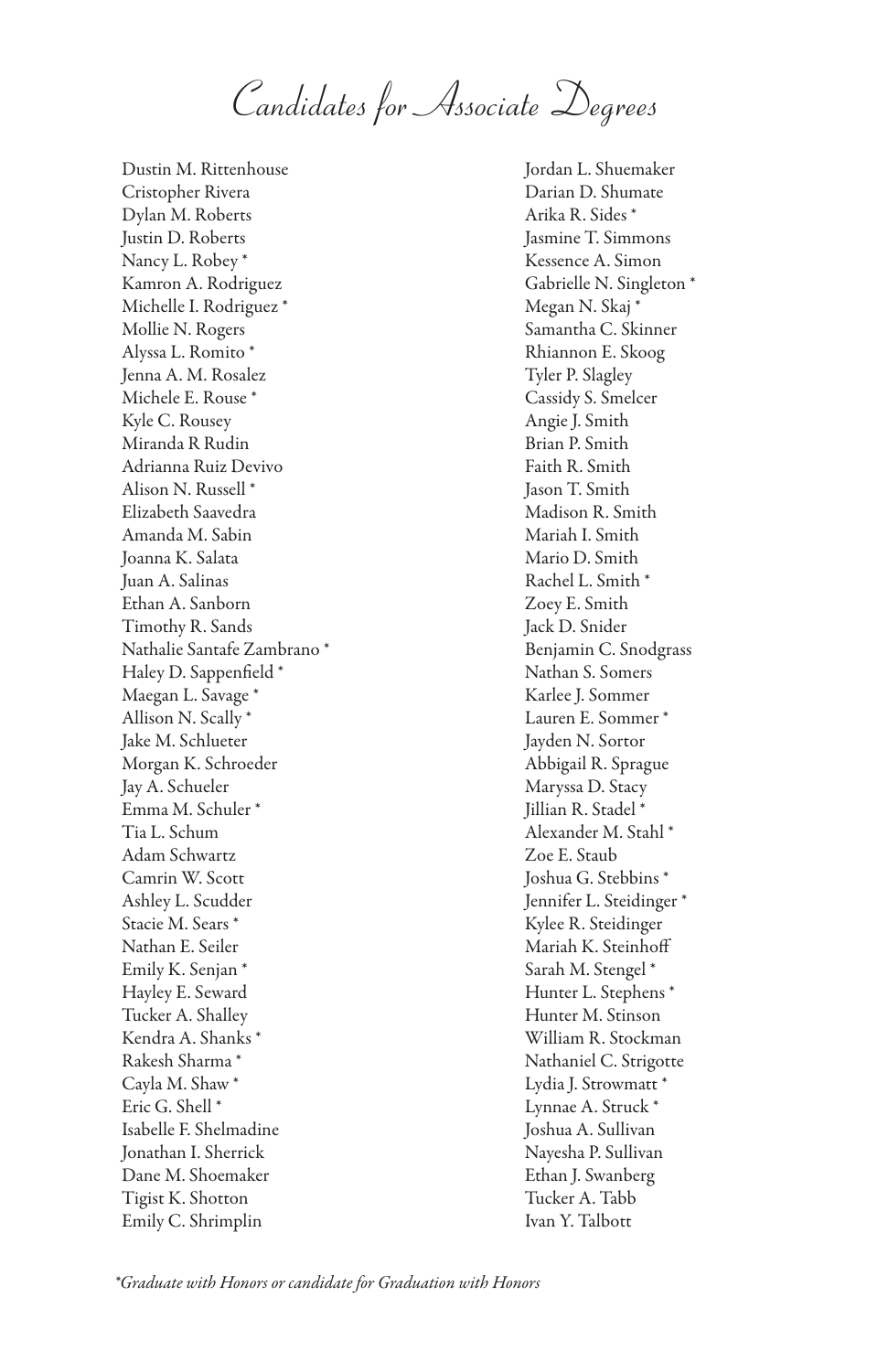*Candidates for Associate Degrees*

Landon B. Tate \* David C. Taylor \* Keenan M. Taylor \* Kenly R. Taylor ' Rachel A. Taylor \* Ryan C. Taylor Terrance M. Taylor Daniel R. Tebear Parker G. Theobald Carson J. Thomas \* Reid J. Thomas Lilliana R. Tito Katy A. Titus \* Jackson T. Tolnai Alyssa M. Toney Isabelle L. Torres Ravinda S. Tracy Andrew M. Trame Anna A. Tranel \* Brendan R. Trauth Spencer M. Tucker \* Sabrina K. Tucker-Hinton Khamari Tuell Matthew G. Tyner Alexis C. Tzortzis\* Kathryn L. Umland Michelle J. Unzicker MacKenzie M. Vail\* Robert M. Valentine Aaron R. Valentino Jackson G. Vandeventer Sommer N. Vanhoutte Vilas B. Vekaria \* Madison A. Vogel Nicholas A. Vogelzang Victoria L. Von Lanken Brianne A. Voyles Samuel E. Wade Jonathan A. Waibel \* Ruth W. Waichigo Joshua G. Walch Micah J. Waldbeser Rileigh E. Walden Anna N. Walker \* Autumn R. Walker Adrian P. Wallace \* Ani'jia U. Wallace

Chavonna N. Wallace Tatiana A. Wallace Tony L. Wallace William B. Wallace Kyle M. Waller Shelby L. Waltermire Andrew J. Waner Ivy N. Ward Kalyn M. Warner \* Rebecca L. Warner \* Kaylee N. Warren \* Chaley E. Waters \* Megumi H. Watt \* Christopher L. Weaver \* Ra'shamani T. Webb Sarah L. Webb \* Sierra K. Weed \* Brodie M. Weidner Casey J. Weidner Katharine C. Wells \* Anna R. Wentzloff \* Heavenaleia G. West Tara J. Western Mikayla M. Wetherell \* Anthony L. White \* Grady T. White \* Sarah J. White \* Kristen M. Whitehead Connor L. Whittington Michele L. Wilcox Colten R. Wildman Claire A. Wilhour \* Coleman P. Wilken Benjamin D. Williams \* Precious F. Williams Kaylyn L. Willis Eric D. Wills Emily A. Wilson \* Kathy L. Wilson \* Sydney J. Wimmer Cameron D. Wise \* Lindsey M. Wisniewski Maicyn M. Woodard \* Isaac E. Woods Kalie L. Wooldridge Brenna M. Woolery \* Abbigail D. Woolums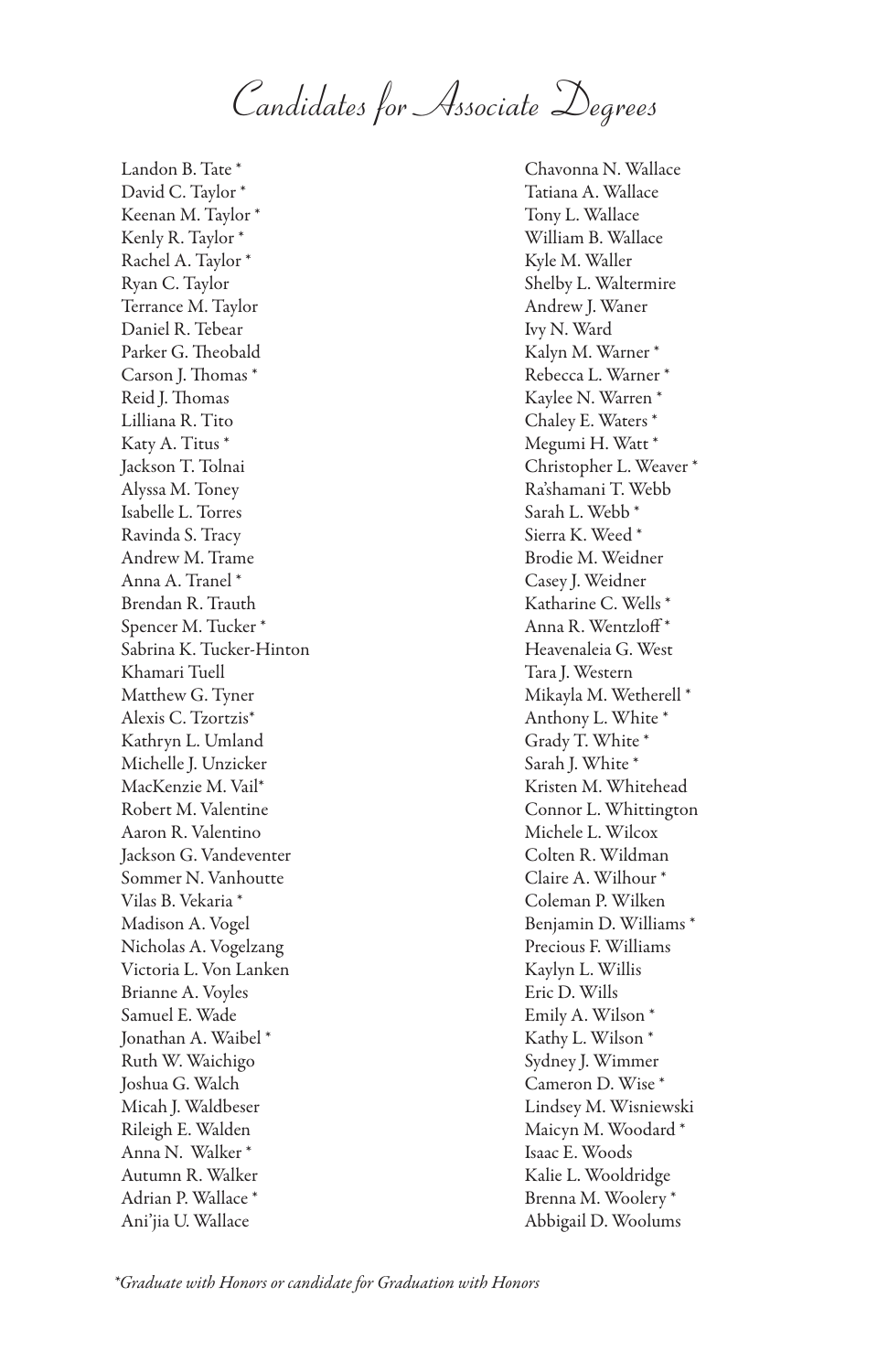*Candidates for Associate Degrees*

India A. Wright Teagan R. Wuethrich Micah L. Wurthmann \* Katlyn R. Wygant Savon J. Wykle Andy Yang \* Amlan S. C. G. Yao Epse Gnahore\* Marwa Yasin \*

Nathan T. Yoder \* Elaine D. Yoon \* Jack W. Young \* Allonna B. Yutzy \* Alexander D. Ziebarth Levi J. Zimmerman \* Peter J. Zuurbier